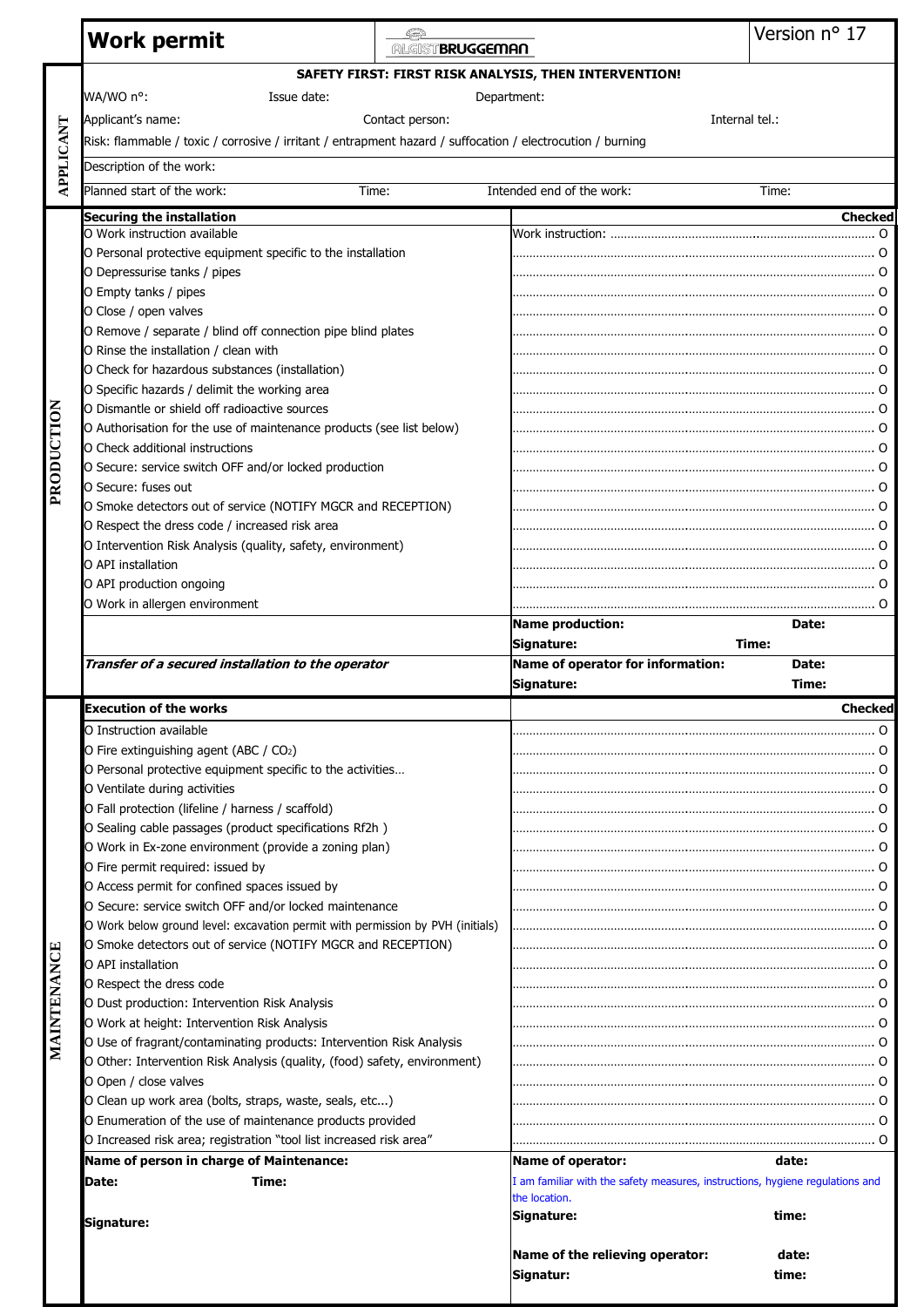| Signature of operator for information<br><b>Operator</b><br>Signature of operator for information<br><b>Relieving operator</b><br>Transfer of the installation from operator to production:<br>O the installation is to be cleaned after the intervention (decision to be taken by production after the intervention by mutual agreement); YES /<br><b>NO</b><br>O If YES:<br>To be completed by production<br><b>Check</b><br>Release installation before putting into<br>Putting into service of the installation<br>Name of operator:<br>Signature:<br>0<br>Production (foreman if present):<br>Name:<br>Signature:<br>Name Electrical safeguarding:<br>Signature: |  | <b>Name</b>                                                                        | <b>Date</b> | <b>Signature</b> |
|-----------------------------------------------------------------------------------------------------------------------------------------------------------------------------------------------------------------------------------------------------------------------------------------------------------------------------------------------------------------------------------------------------------------------------------------------------------------------------------------------------------------------------------------------------------------------------------------------------------------------------------------------------------------------|--|------------------------------------------------------------------------------------|-------------|------------------|
|                                                                                                                                                                                                                                                                                                                                                                                                                                                                                                                                                                                                                                                                       |  |                                                                                    |             |                  |
|                                                                                                                                                                                                                                                                                                                                                                                                                                                                                                                                                                                                                                                                       |  |                                                                                    |             |                  |
|                                                                                                                                                                                                                                                                                                                                                                                                                                                                                                                                                                                                                                                                       |  |                                                                                    |             |                  |
|                                                                                                                                                                                                                                                                                                                                                                                                                                                                                                                                                                                                                                                                       |  |                                                                                    |             |                  |
|                                                                                                                                                                                                                                                                                                                                                                                                                                                                                                                                                                                                                                                                       |  |                                                                                    |             |                  |
| O Removal of blind plates / padlocks<br>O Testing the installation: personal protective equipment required?<br>This form must be available in the control room during the work.<br>Upon completion of the work, it must be returned to the foreman of production.                                                                                                                                                                                                                                                                                                                                                                                                     |  |                                                                                    |             |                  |
|                                                                                                                                                                                                                                                                                                                                                                                                                                                                                                                                                                                                                                                                       |  |                                                                                    |             |                  |
|                                                                                                                                                                                                                                                                                                                                                                                                                                                                                                                                                                                                                                                                       |  |                                                                                    |             |                  |
|                                                                                                                                                                                                                                                                                                                                                                                                                                                                                                                                                                                                                                                                       |  |                                                                                    |             |                  |
|                                                                                                                                                                                                                                                                                                                                                                                                                                                                                                                                                                                                                                                                       |  |                                                                                    |             |                  |
|                                                                                                                                                                                                                                                                                                                                                                                                                                                                                                                                                                                                                                                                       |  |                                                                                    |             |                  |
|                                                                                                                                                                                                                                                                                                                                                                                                                                                                                                                                                                                                                                                                       |  |                                                                                    |             |                  |
|                                                                                                                                                                                                                                                                                                                                                                                                                                                                                                                                                                                                                                                                       |  |                                                                                    |             |                  |
|                                                                                                                                                                                                                                                                                                                                                                                                                                                                                                                                                                                                                                                                       |  |                                                                                    |             |                  |
|                                                                                                                                                                                                                                                                                                                                                                                                                                                                                                                                                                                                                                                                       |  |                                                                                    |             |                  |
|                                                                                                                                                                                                                                                                                                                                                                                                                                                                                                                                                                                                                                                                       |  |                                                                                    |             |                  |
|                                                                                                                                                                                                                                                                                                                                                                                                                                                                                                                                                                                                                                                                       |  |                                                                                    |             |                  |
|                                                                                                                                                                                                                                                                                                                                                                                                                                                                                                                                                                                                                                                                       |  |                                                                                    |             |                  |
|                                                                                                                                                                                                                                                                                                                                                                                                                                                                                                                                                                                                                                                                       |  |                                                                                    |             |                  |
|                                                                                                                                                                                                                                                                                                                                                                                                                                                                                                                                                                                                                                                                       |  |                                                                                    |             |                  |
|                                                                                                                                                                                                                                                                                                                                                                                                                                                                                                                                                                                                                                                                       |  |                                                                                    |             |                  |
|                                                                                                                                                                                                                                                                                                                                                                                                                                                                                                                                                                                                                                                                       |  |                                                                                    |             |                  |
|                                                                                                                                                                                                                                                                                                                                                                                                                                                                                                                                                                                                                                                                       |  | If fire permit: checking 2 hours after the work by the foreman of production: Name |             | date / time:     |